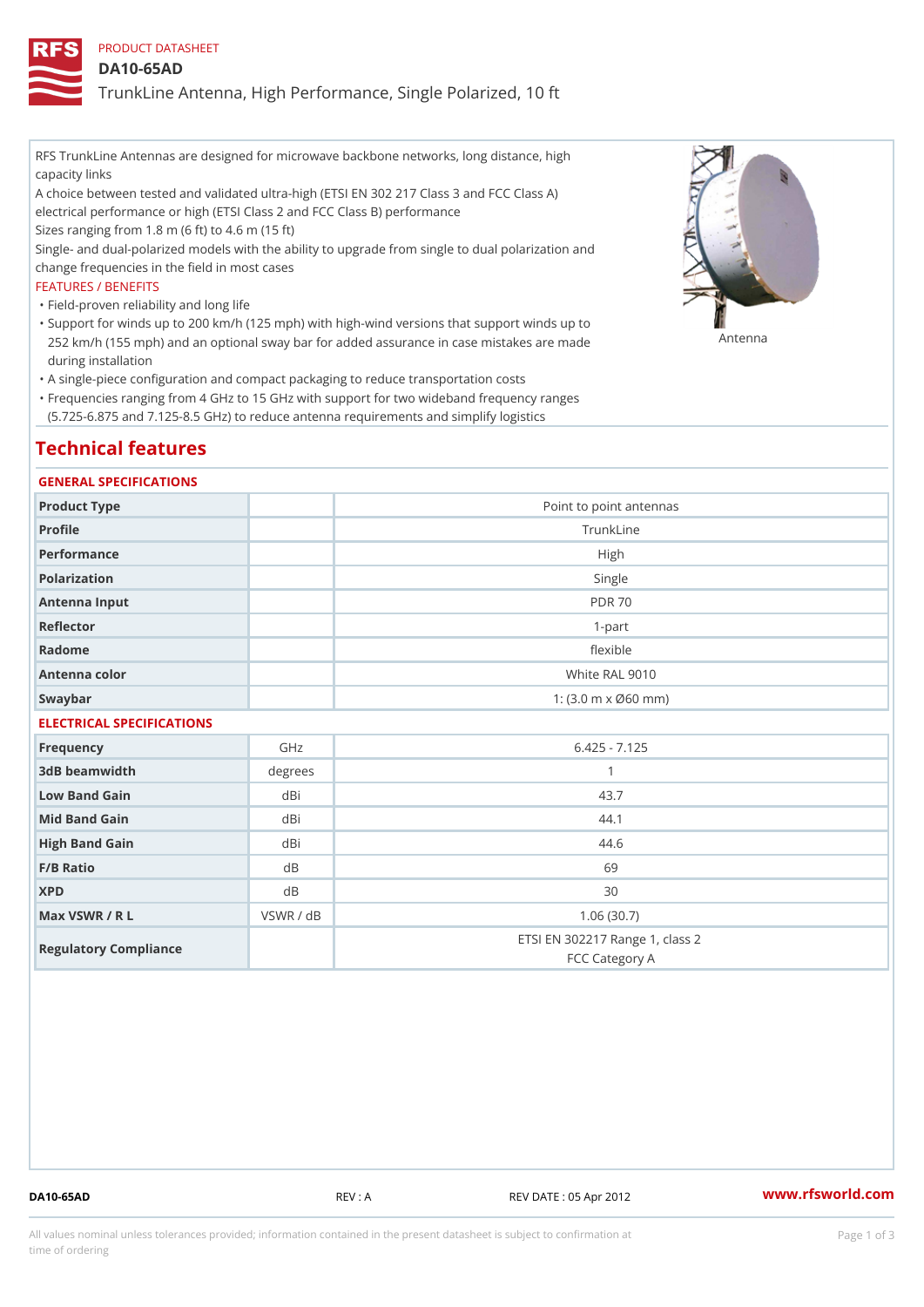## PRODUCT DATASHEET

DA10-65AD

TrunkLine Antenna, High Performance, Single Polarized, 10 ft

| MECHANICAL SPECIFICATIONS                                          |                        |              |                                     |  |                                                                          |
|--------------------------------------------------------------------|------------------------|--------------|-------------------------------------|--|--------------------------------------------------------------------------|
| Diameter                                                           |                        | ft $(m)$     | 10(3)                               |  |                                                                          |
| Elevation Adjustment                                               |                        | degrees      |                                     |  | ± 5                                                                      |
| Azimuth Adjustment                                                 |                        | degree:      | ± 5                                 |  |                                                                          |
| Polarization Adjustment                                            |                        | degrees      | ± 5                                 |  |                                                                          |
| Mounting Pipe Diameter<br>minimaum                                 |                        | $mm$ (in)    | 114(4.5)                            |  |                                                                          |
| Mounting Pipe Diameter<br>maximum                                  |                        | $mm$ (in)    |                                     |  | 114(4.5)                                                                 |
| Approximate Weight                                                 |                        | kg (lb)      | 290 (638)                           |  |                                                                          |
| Survival Windspeed                                                 |                        | $km/h$ (mph) | 200 (125)                           |  |                                                                          |
| Operational Windspeed                                              |                        | $km/h$ (mph) | 190(118)                            |  |                                                                          |
| <b>STRUCTURE</b>                                                   |                        |              |                                     |  |                                                                          |
| Radome Material                                                    |                        |              | PVC coated fabric                   |  |                                                                          |
| FURTHER ACCESSORIES                                                |                        |              |                                     |  |                                                                          |
| optional Swaybar                                                   |                        |              | 1: SMA-SK-60-3000A (3.0 m x Ø60 mm) |  |                                                                          |
| Further Accessories                                                |                        |              |                                     |  | SMA-WK-10: Wind Kit<br>SMA-SKO-UNIVERSAL-L : Universal sway bar fixation |
| <b>MOUNTOUTLINE</b>                                                |                        |              |                                     |  |                                                                          |
| $Dimension_A$                                                      | m <sub>m</sub><br>(in) |              | 3220(126.8)                         |  |                                                                          |
| $Dimension_B$                                                      | m m<br>(in)            | 1640(64.6)   |                                     |  |                                                                          |
| $Dimension_C$                                                      | m m<br>(in)            | 550 (21.7)   |                                     |  |                                                                          |
| $Dim_D - D -$<br>$114$ m m (4.5 _ ir ) $\sqrt{$ im $\cdot$ $\cdot$ | m <sub>m</sub>         | 190(7.5)     |                                     |  |                                                                          |
| <b>B</b> the control of the control                                | m m                    |              | 0.70(110)                           |  |                                                                          |

Dimension\_E

Dimension\_F

(in)

m<sub>m</sub> (in)

370 (14.6)

1440 (56.9)

DA10-65AD REV : A REV DATE : 05 Apr 2012 [www.](https://www.rfsworld.com)rfsworld.com

All values nominal unless tolerances provided; information contained in the present datasheet is subject to Pcapgelio an atio time of ordering